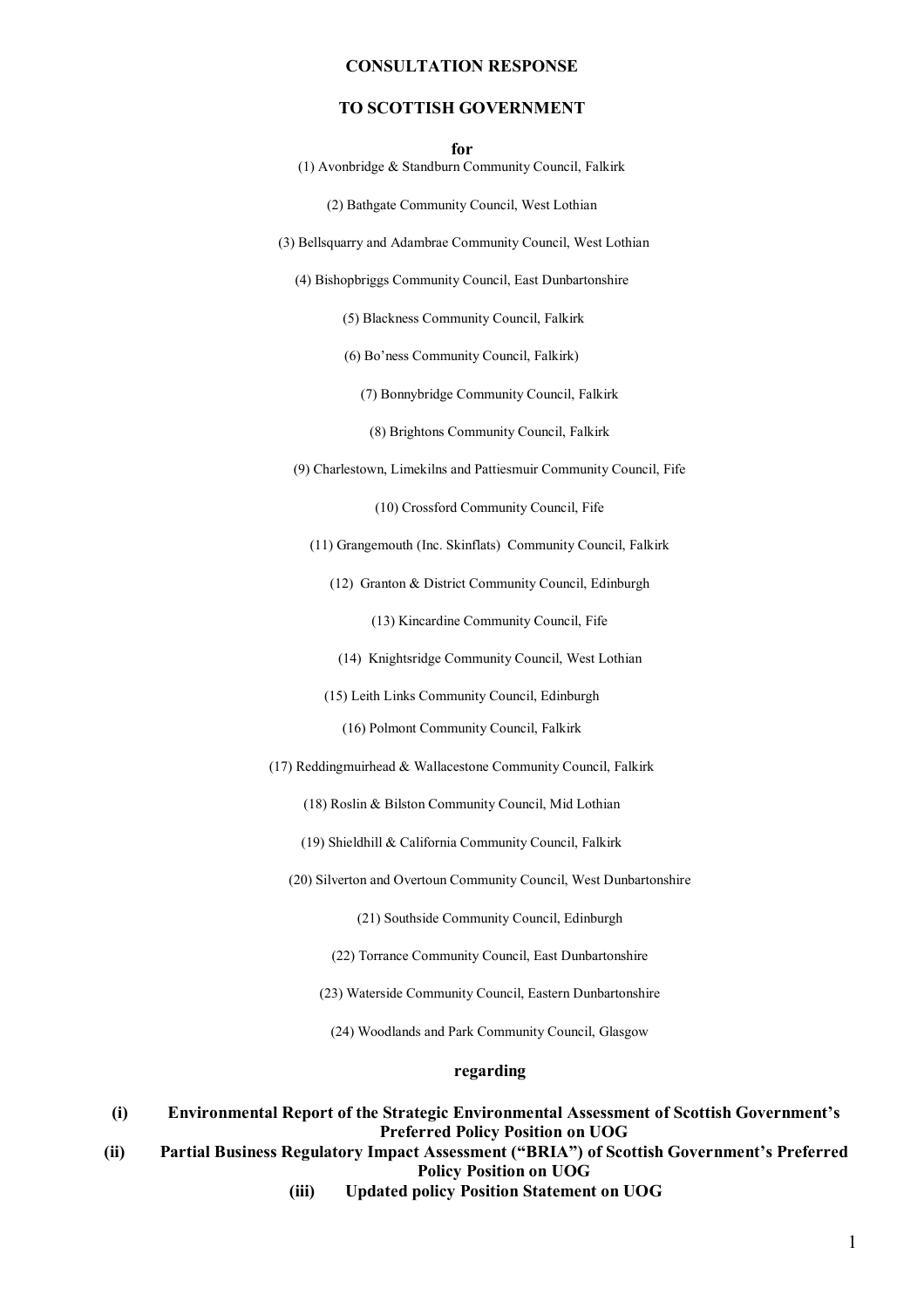#### **Consultation Response**

This submission is made on behalf of the above named Community Councils, all hereafter referred to as "The CCS". This consultation response is made within the period set by Scottish Government, as extended until 31 December 2018 for community councils confirmed by email sent to Ms Montinaro of Shieldhill & California Community Council dated 12 December 2018.

The CCS are 24 Community Councils, eleven of which responded to the "Talking Fracking" consultation between 31 January and 31 May 2017 and a further thirteen which have come under these representations due to the collectivizing activities of Community Councils following the "Talking Fracking" consultation. Community Councils are the most local level of statutory representation in Scotland, established under section 51 of the Local Government (Scotland) Act 1973, and help make public and governmental bodies aware of the opinions and needs of the communities they represent.

#### *Fairness of consultation*

CCS wish to point out that communities lack the resources to be able to assess the SEA properly with all its references to scientific papers and other technical documents. No financial support is given to Community Councils or communities in order that they may make an informed assessment of all the issues raised in the SEA. This is unfair because the outcome from the SEA may have serious implications for communities on which they have not been able to make informed comment. It is submitted that community bodies should be given public funding to respond to consultations like this one where there are potentially serious impacts on the communities arising from decisions on the basis of the SEA. It should also be noted that community councils comprise volunteers which meet monthly or less (some not in December) and this makes it challenging to respond to consultations in limited time frames particularly over Christmas and other holiday periods. Further signatories are anticipated in the new year and we would request Scottish Government to accept these as if they had been within the consultation time frame.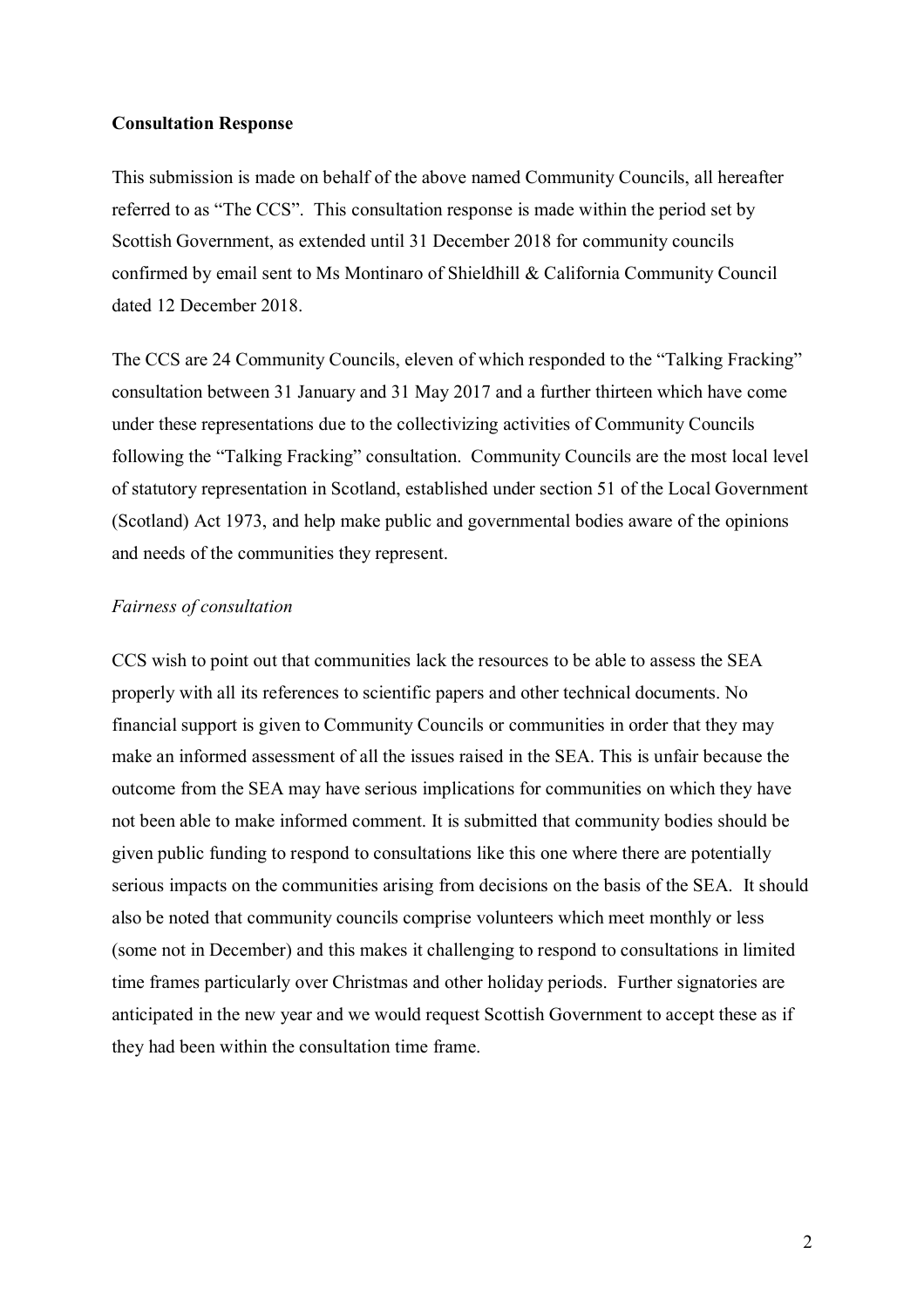#### *"Talking Fracking" Public Consultation*

*I*n the independent analysis of the "Talking Fracking" consultation carried out by Griesbach & Associates (October 2017)<sup>1</sup> ("Fracking Consultation Analysis") the data demonstrated that 98% of the respondents were individuals (8,425) and only 2% were from organisations (186). Out of this 2% of organisations which responded, over 1/3 (63 responses) represented the mandate of residents situated in their communities, either by way of Community Councils or by other community groups. Out of these 63 responses, 39 were by Community Councils. Out of these 39 Community Councils that responded to the "Talking Fracking" consultation, 11 are represented through this response and an additional 13 have come under these representations due to the collectivizing activities of Community Councils following the "Talking Fracking" consultation. For the above reasons, we consider these representations to carry particular weight in the deliberations of Scottish Government in finalizing its policy in relation to UOG.

#### **Summary of CCS's Submission**

In summary, having regard to the SEA Report and to these submissions:

- 1. CCS submit that the Scottish Government should maintain its policy ban of UOG and should then incorporate the ban on a statutory basis; and
- 2. that the SEA is inadequate, particularly in regard to its assessments of impacts on communities and on mental health;
- 3. in particular, CCS are concerned that the SEA does not consider the impact of UOG on a sense of place and identity arising out of a community's civic and collective lived experience, which is part of a community's cultural heritage (Environmental Assessment (Scotland) Act 2005 Schedule 3 paragraph 6(a)(xi)) or can be categorized as "social impacts", in either case with resultant mental health impacts.

<sup>&</sup>lt;sup>1</sup> Available at this [link,](https://www.gov.scot/binaries/content/documents/govscot/publications/report/2017/10/talking-fracking-consultation-unconventional-oil-gas-analysis-responses/documents/00525464-pdf/00525464-pdf/govscot%3Adocument) last accessed 18 December.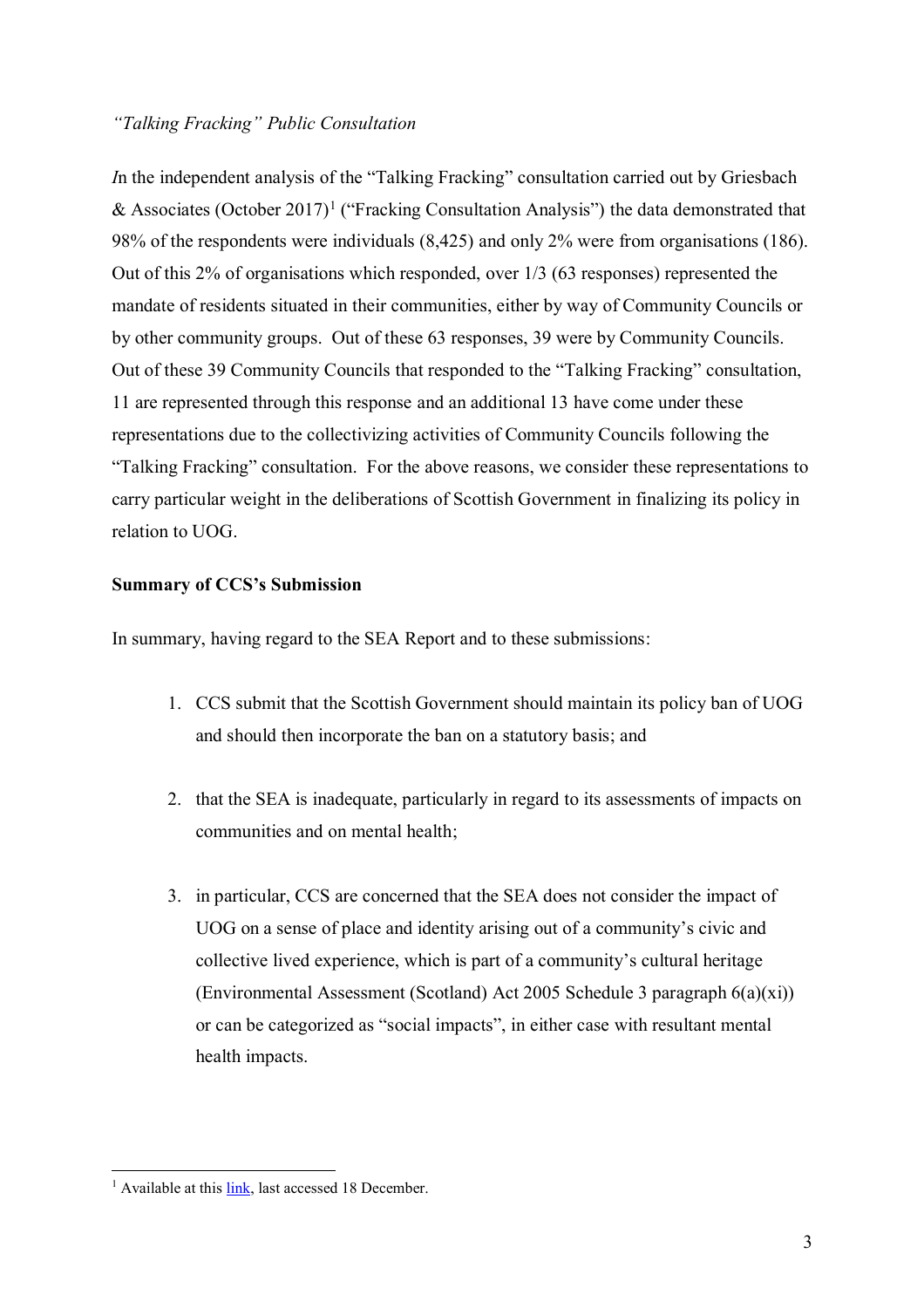# **Q1: What are your views on the accuracy and scope of the information used to describe the SEA environmental baseline set out in the Environmental Report?**

## Community Impacts/Social Impacts

Para 2.18 of the SEA Report states "the social impacts identified in the responses to the "Talking Fracking" public consultation, while not captured in this SEA, are significant factors which will be considered by the Scottish Government in reaching a view on the finalised policy." (underlining added)

It is not clear which social impacts identified in the "Talking Fracking" public consultation have not been captured in the SEA report and, furthermore, why it was felt necessary to exclude them from the SEA process. We therefore consider that the scoping of the SEA has inadequately taken into account the community/social impacts reported on through the "Talking Fracking" Consultation.

For the sake of clarity, we suggest that those "community impacts" referred to in the Fracking Consultation Analysis can be defined as impacts on "residents situated in their community", in order to emphasise the heterogeneous nature of diverse people collectivizing in a situated specific geography, which at the same time enables a distinct and civic "identity of place" to emerge out of those relationships. To quote an academic paper considering the place-based perceptions of the effects of fracking, "people and places are mutuallyreinforcing reciprocal systems and personal and collective identities are situated and shaped by both social relations and place."<sup>2</sup>

Without clear understanding of what has been scoped out of the SEA by excluding "social impacts" (nor what is meant by the term "social impacts"), the CCS are disadvantaged in making an adequate response to this question.

CCS believe such community impacts should have been scoped within the SEA process.

It should be noted that the criteria set out for assessing environmental effects at Annex I to the SEA Directive are non exhaustive – by not explicitly mentioning "community impacts" it

 <sup>2</sup> Sangaramoorthy, T., Jamison, A.M., Boyle, M.D., Payne-Sturges, D.C., Sapkota, A., Milton, D.K. and Wilson, S.M., 2016. Place-based perceptions of the impacts of fracking along the Marcellus Shale. Social Science & Medicine, 151, pp.27-37, available at thi[s link](https://ac.els-cdn.com/S0277953616300028/1-s2.0-S0277953616300028-main.pdf?_tid=5ee4f42b-2342-4932-9196-2ef6c87015d2&acdnat=1545337113_431c6b1566044615817e2bcb47cc56e9) last accessed 18 December 2018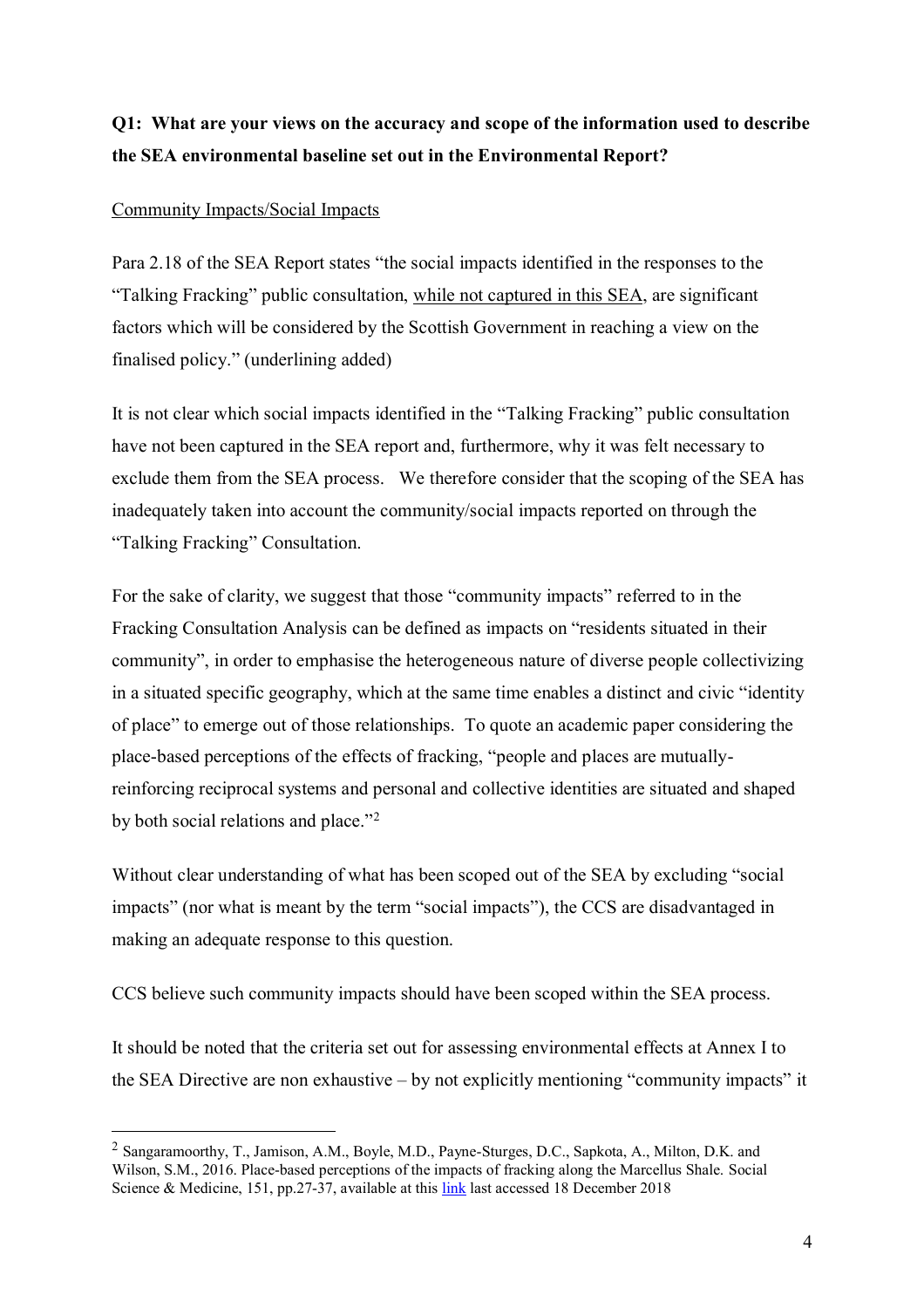does not necessarily follow that they must be excluded (see e.g. para 3.24 EU Guidance on the implementation of the SEA3).

### Scottish Planning Policy 2014 ("SPP 2014")

We suggest that "community impacts" as a baseline data set can be scoped in a SEA process through the framing provided by SPP 2014, in particular: Para 15 in relation to Outcome 1, "A Successful Sustainable Place":

*"Well-planned places promote well-being, a sense of identity and pride, and greater opportunities for social interaction. Planning therefore has an important role in promoting strong, resilient and inclusive communities."* (underlining added)

Therefore, adverse community impacts would be those which did not serve to promote these outcomes and positive community impacts would be those which did. CCS contend that this sense of place/social identity is part of a community's "cultural heritage" and omitting to carry out an assessment from this perspective is a significant omission of valuable information. In carrying out a "place-based" assessment of the impacts of fracking along the Marcellus shale, Sangaramoorthy et al 2016<sup>4</sup> conclude that "Our findings indicate that fracking contributes to a disruption in residents' sense of place and social identity, generating widespread social stress." Jerolmack and Berman 2016<sup>5</sup> note that UOG "also weakened longstanding community norms of sovereignty and reciprocity and left some residents with a profound sense of alienation from their property, neighbors, and place." Evensen et al 20176 report that UOG "may affect the future sustainability and resilience of the small, often rural communities where development occurs". These are real and measurable "psycho-social health impacts". Thus, a "place-based" impact on communities ought to have been properly assessed in addition to the other heads that have been considered.

<sup>&</sup>lt;sup>3</sup> Available at this [link](http://ec.europa.eu/environment/archives/eia/pdf/030923_sea_guidance.pdf) last accessed 18 December 2018

<sup>4</sup> Sangaramoorthy, T., Jamison, A.M., Boyle, M.D., Payne-Sturges, D.C., Sapkota, A., Milton, D.K. and Wilson, S.M., 2016. Place-based perceptions of the impacts of fracking along the Marcellus Shale. Social Science & Medicine, 151, pp.27-37.

<sup>5</sup> Jerolmack, C. and Berman, N., 2016. Fracking communities. *Public Culture*, *28*(2 (79)), pp.193-214.

<sup>6</sup> Evensen, Darrick, Richard Stedman, and Benjamin Brown-Steiner. "Resilient but Not Sustainable? Public Perceptions of Shale Gas Development via Hydraulic Fracturing." *Ecology and Society* 22, no. 1 (2017).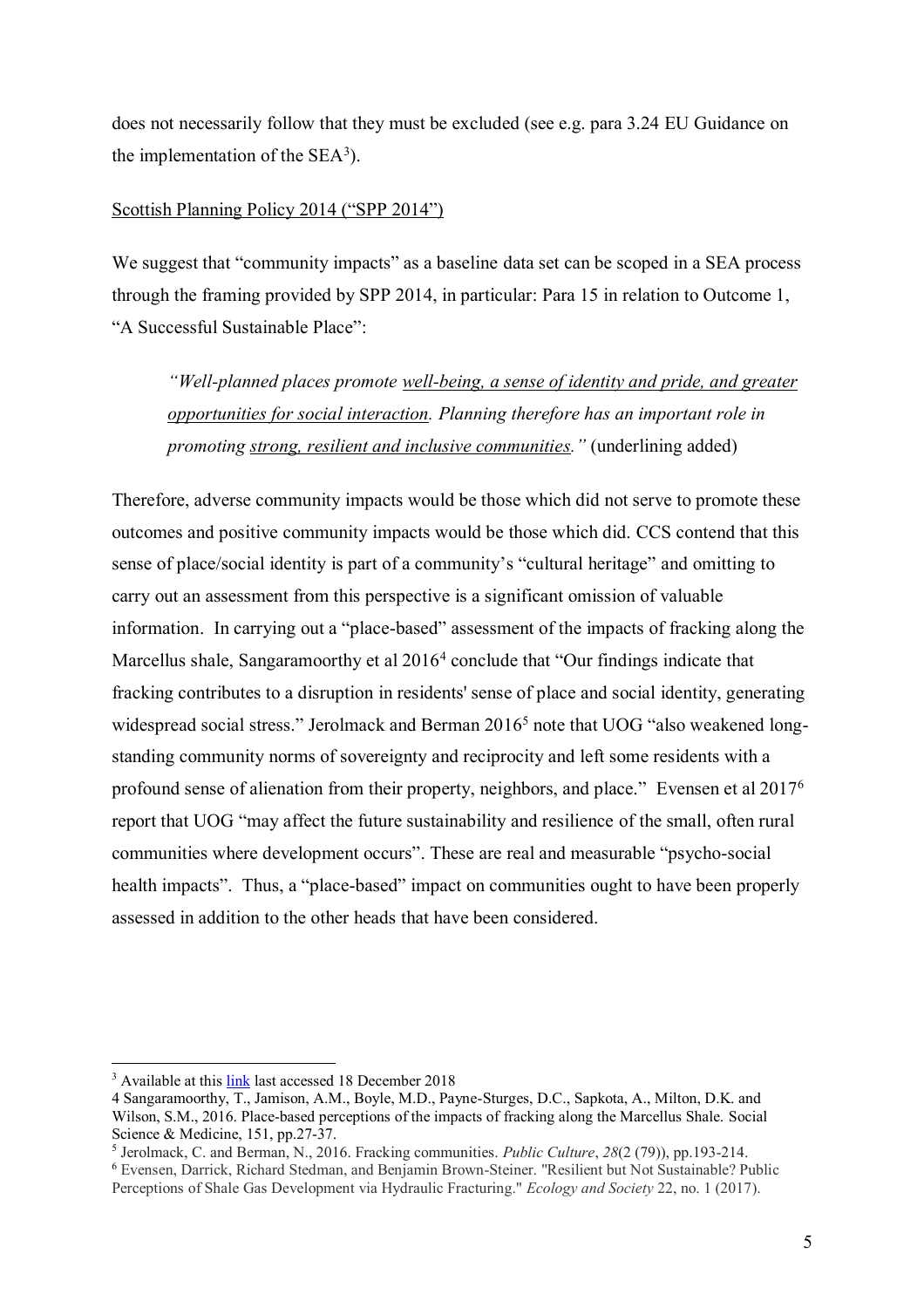# **Q2: What are your views on the predicted environmental effects as set out in the Environmental Report?**

## **(1) Air Quality**

The statement at paragraph 13.16 of the SEA Report, that "Scotland has seen strong declines in emissions of most pollutants between 1990 and 2013:  $SO<sub>2</sub>$  by 87%,  $NO<sub>x</sub>$  by 67%, PM<sub>10</sub>by 53% and PM2.5 by 56% (UK)", is made without contextualizing the importance of ensuring a sufficiency of monitoring stations at locations appropriate for measuring the exposure to residents in their lived places and communities.

The data for paragraphs 13.16 is lifted from the Scottish Parliament Briefing *Air Quality in Scotland" (May 2016)*, which provides further detail in particular in relation to PM<sub>2.5</sub> as follows:

"UK data suggests that PM<sub>2.5</sub> has followed a similar trend to PM<sub>10</sub> (Figure 4), although fine particles concentration data in Scotland is currently limited with data being available for just 10 monitoring stations measuring this pollutant in 2015, in comparison to 60 for  $PM_{10}$ . It is possible that the trend in fine PM has been underestimated, particularly in areas of high traffic....  $PM_{2.5}$  is often cited as the air pollutant of greatest concern in terms of health impacts as the particles are small enough to enter the blood stream which has been linked to increased incidence of heart attacks.**"** (underlining mine)

As noted at para 5.19 of the SEA Report, "the general rule is that the lower the size  $(\mu)$ , the more dangerous the pollutant is because smaller particles can penetrate and lodge more deeply into the lungs."

In addition, the section entitled "key areas of uncertainty" for air emissions makes no reference to the uncertainty due to the lack of monitoring stations for  $PM<sub>2</sub>$ , This omission should be taken into account when finalizing the Policy Statement.

Due to both the lack of data around PM2.5 and the seriousness of the consequences in comparison to PM10, we are concerned that the SEA Report has not differentiated between these particulates sufficiently in its conclusions. We submit that PM10 and PM2.5 should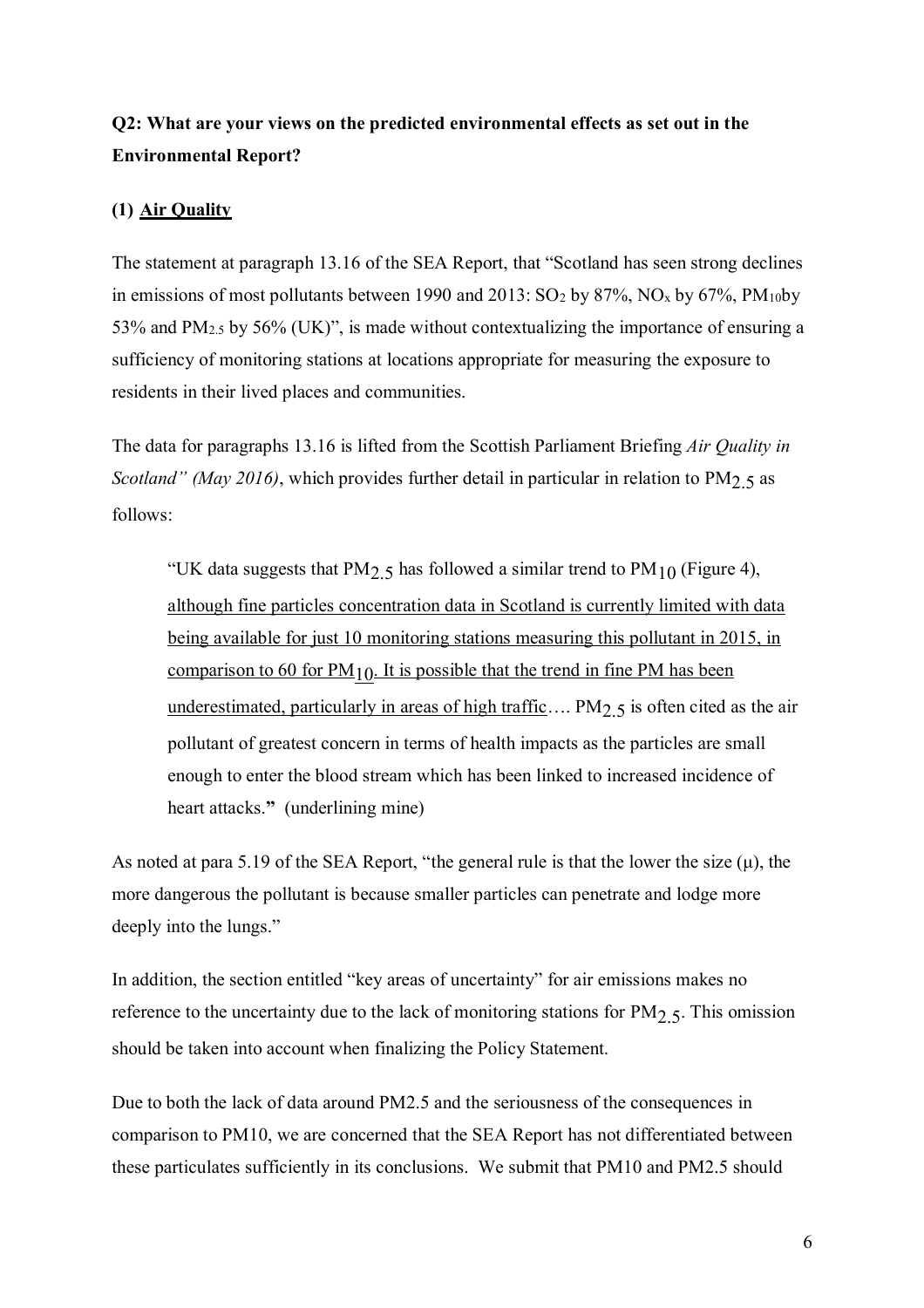have been separately categorized, and the impact assessment of "negligible" reviewed separately for each of PM10 and PM2.5 in light of these differences in seriousness and certainty.

#### AQEG Report

It is not clear whether the July 2018 Report by the Air Quality Expert Group (AQEG) has been taken into account. AQEG is an expert committee of Defra and its July 2018 report emphasizes that "it is currently challenging to assess regional and local scale impacts. This is particularly important, because shale gas extraction activities are expected to be clustered." (pg. 10). This again underlines the uncertainty highlighted above.

#### Community Impacts

Paragraph 5.53 of the SEA states "the scale and extent of emissions on local air quality from a single pilot is judged to be negligible." From the perspective of any community impacted, the impact may not be negligible from their perspective. "Experiences with fracking are localized and often tied to individual and collective sense of place" (Sangaramoorthy (2016) *op. cit*). We believe that, by carrying out an SEA with the additional head of "place based community impacts" as suggested above, a more accurate understanding of the interaction between environmental and psycho-social impacts would be derived, providing a more useful perspective that communities would be in a better position to understand and respond to.

#### Health Inequality

The SEA Report makes the link between deprivation and health, and how those two factors are further linked to environmental quality (para 13.14). The SEA Report further explains the correlation between deprived areas and prospective areas for UOG, potentially worsening existing "health inequalities". However, the SEA Report does not as its baseline consider the distribution of "health inequalities" further. In particular, it does seem to consider the evidence collated through Scottish Public Health Observatory (SPHO), in terms of a "range of indicators to give an overview of health and its wider determinants at a local level"7.

 <sup>7</sup> https://www.scotpho.org.uk/comparative-health/profiles/online-profiles-tool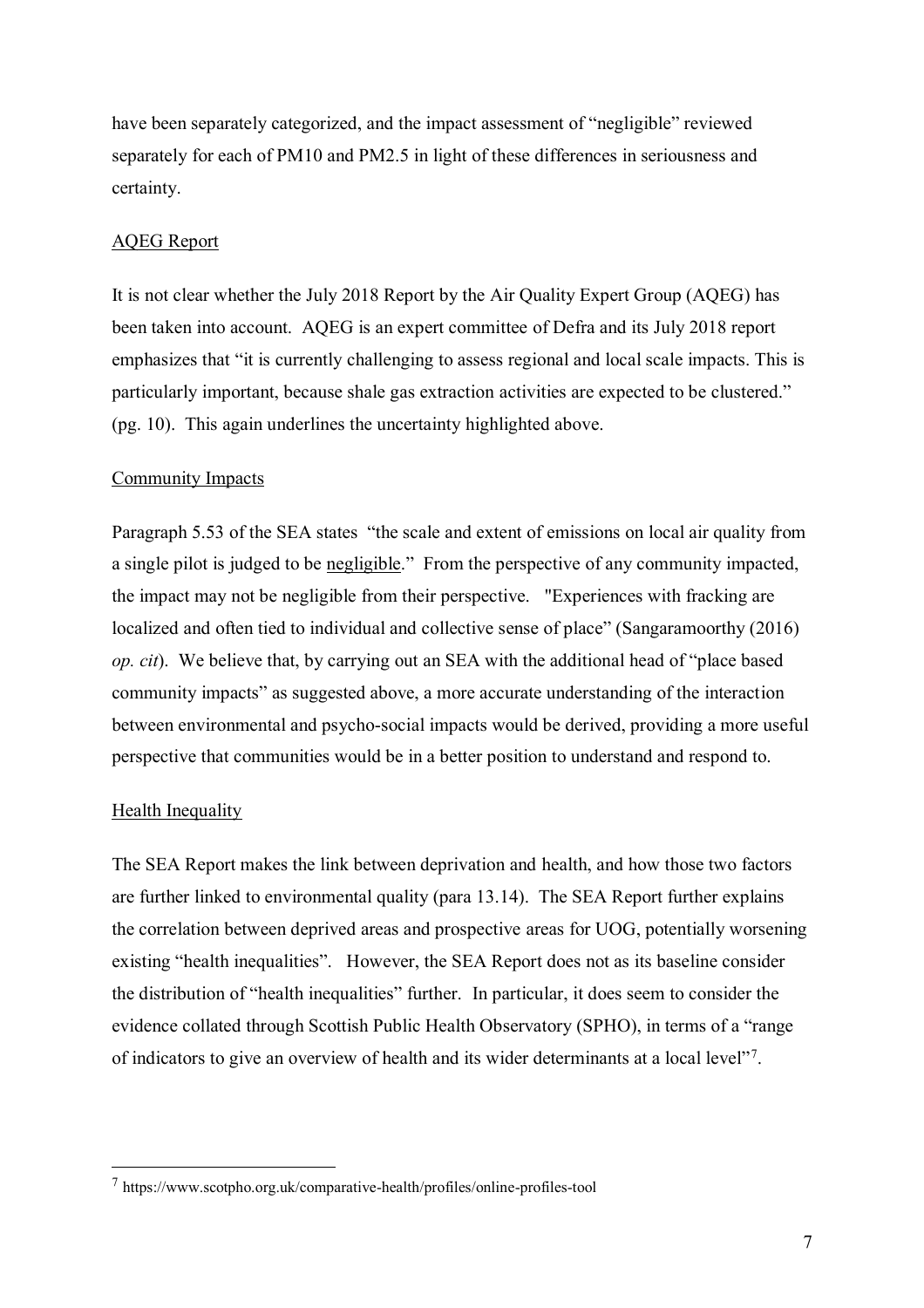Furthermore, it does not consider the evidence base drawn up since the 2011 Ministerial Task Force on health inequalities, to tackle the inequalities in health that would otherwise prevent Scotland from achieving the Scottish Government's overall purpose of sustainable economic growth<sup>8</sup>. It is suggested that baseline data on health inequalities would improve the  $SEA$ 's assessment of effects on air quality, particularly in relation to effects of a pilot project where the location of such a pilot is not certain.

#### **(2) Seismic Activity (sub-category of Human Health)**

Paragraph 13.64 of the SEA Report mentions a study carried out by the Royal Society and Royal Academy of Engineering in 2012, concluding that health, safety and environmental risks associated with hydraulic fracturing, including impacts on aquifers and seismicity, can be managed effectively in the UK – "provided best practices are implemented and enforced through regulation".

In implementing regulatory processes in accordance with such best practices, a "Traffic Light System" for assessing the safety of fracking operations has been implemented, with seismic events with a magnitude greater than 0.5 being the "red light" requiring operations to be stopped<sup>9</sup>.

In relation to the first shale fracturing operations being carried out in the UK since 2011, at Preston New Road by Cuadrilla in October 2018, within the first 3 weeks of operation 37 seismic events were triggered with 2 being over the "red light" threshold and one of those being on a par with the tremor in 2011 that led to the UK moratorium that was lifted following the issuing of the Royal Society/Royal Academy Report mentioned above. A third tremor led to a voluntary shutdown by Cuadrilla when operations would likely have breached the threshold<sup>10</sup>. In a peer reviewed paper by Mike Hill dated November 2018 who was involved in advising  $B E I S^{11}$  in the original setting of the 0.5 limit<sup>12</sup>, he states that "up until" 18/10/18 there was not a single earthquake recorded in Blackpool. Post 18/10/18, 98% of all

 <sup>8</sup> [https://www.gov.scot/publications/report-ministerial-task-force-health-inequalities-2013/,](https://www.gov.scot/publications/report-ministerial-task-force-health-inequalities-2013/) last accessed 18 December 2018.

<sup>9</sup> Se[e infographic](https://assets.publishing.service.gov.uk/government/uploads/system/uploads/attachment_data/file/747003/Managing_Seismicity_Infographic_Final.pdf) from Oil & Gas Authority (2013)

<sup>10</sup> https://www.theguardian.com/environment/2018/nov/11/fracking-firm-boss-says-it-didnt-expect-to-causesuch-serious-quakes-lancashire

<sup>&</sup>lt;sup>11</sup> Department for Business Energy  $\&$  Industrial Strategy

<sup>&</sup>lt;sup>12</sup> "Review and analysis of the earthquakes caused by fracking the Fylde: Why Should the Safety Limit not be Altered?" (2018), Mike Hill B.Sc. (Hons) C.ENG. MIET, Expert Member of the Technical Working Group on Hydrocarbons at the EU Commission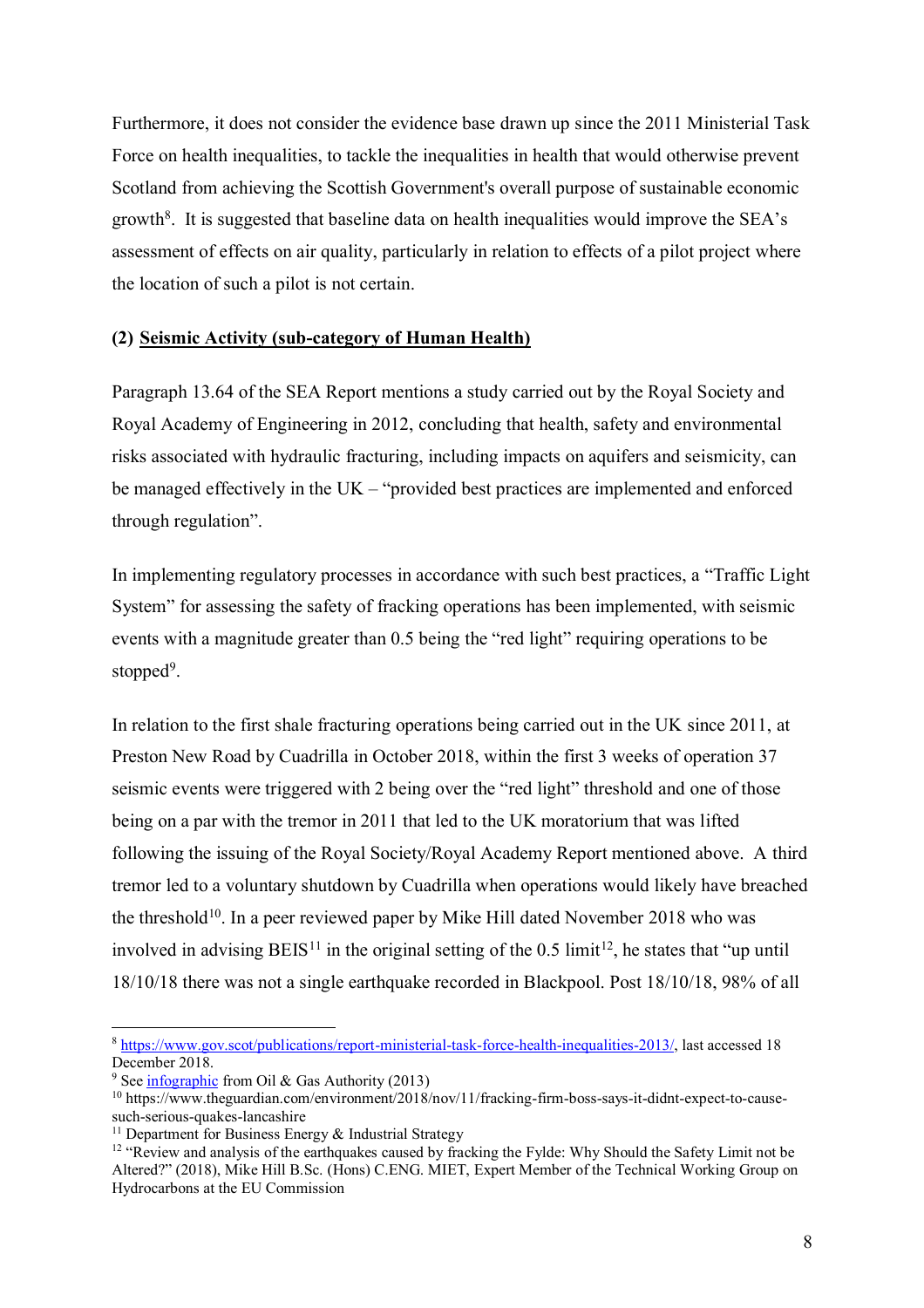recorded earthquakes in the British Isles are in Blackpool." For example, on the 11 December 2018, the British Geological Society ("BGS") recorded a seismic activity of 1.5 at Blackpool and the BGS recorded the receipt of reports from residents of "felt a slight rumble for 2 seconds" and "windows rattled"<sup>13</sup>

We submit that any conclusions to be drawn from the SEA Report, in relation to the Royal Society/Royal Academy Report on the safety or otherwise of fracking activities in line with "operational best practices", should give great weight to the actual operational evidence currently being provided by the only fracking well in operation within the UK. The CCS remain greatly concerned as to whether safety can be adequately maintained by the industry in Scotland or in any other part of the UK. In line with those concerns, 12 Community Councils of the CCS added their names to the "Declaration for a Frack Free UK"14, delivered by hand to No. 10 Downing Street on 1 December 2018 (with the support of many people and communities across the rest of the UK who joined in the march to the Prime Minister's office to deliver the letter).

Professor Emeritus David K. Smythe has confirmed to the CCS that the conclusions in his submissions to the "Talking Fracking" consultation remain standing and a copy of his submissions to this consultation have been provided to us and attached at Appendix 3. The CCS fully support Professor Smythe's conclusions as to the inadequacy of regulation with regards to faults and seismic risks. We remind Scottish Government of the evidence provided to the Letham Moss public inquiry by Professor Smythe, that seismic activity is recorded as occurring within the PEDL 133 license area since BGS records began from the 1970s and that there is therefore a risk that future seismic activity could occur within PEDL 133 and/or be induced by fracking activities<sup>15</sup>. It should also be noted that, in the Netherlands in the Groningen gas field where many residents have suffered from extraction induced earthquakes, citizens are now filing a class action following an earlier court ruling that found that "proven that the fracking earthquakes in the area negatively affected the living enjoyment of the residents living around the Groningen gas fields."<sup>16</sup>

 <sup>13</sup>http://earthquakes.bgs.ac.uk/earthquakes/recent\_events/20181211111946.html#page=summary  $14$  Frack Free United, see signatories to the letter [here.](https://docs.google.com/document/d/e/2PACX-1vS0hiapMho_6OLR1XDkEg4yS5Q_cIzeqcI27pAmNbOUeX9LdmlNKpEnQ0_GvUHm7PBBQ8o2gE7eqmbs/pub)

<sup>15</sup> Rebuttal Statement of Professor Smythe to the Letham Moss Public Inquiry, para 2.9.8 (Appeals PPA‐240‐ 2032 AND PPA‐390‐2029)

<sup>16</sup> [https://nltimes.nl/2018/10/12/groningen-residents-massively-claiming-immaterial-damages-earthquakes,](https://nltimes.nl/2018/10/12/groningen-residents-massively-claiming-immaterial-damages-earthquakes) last accessed 18 December 2018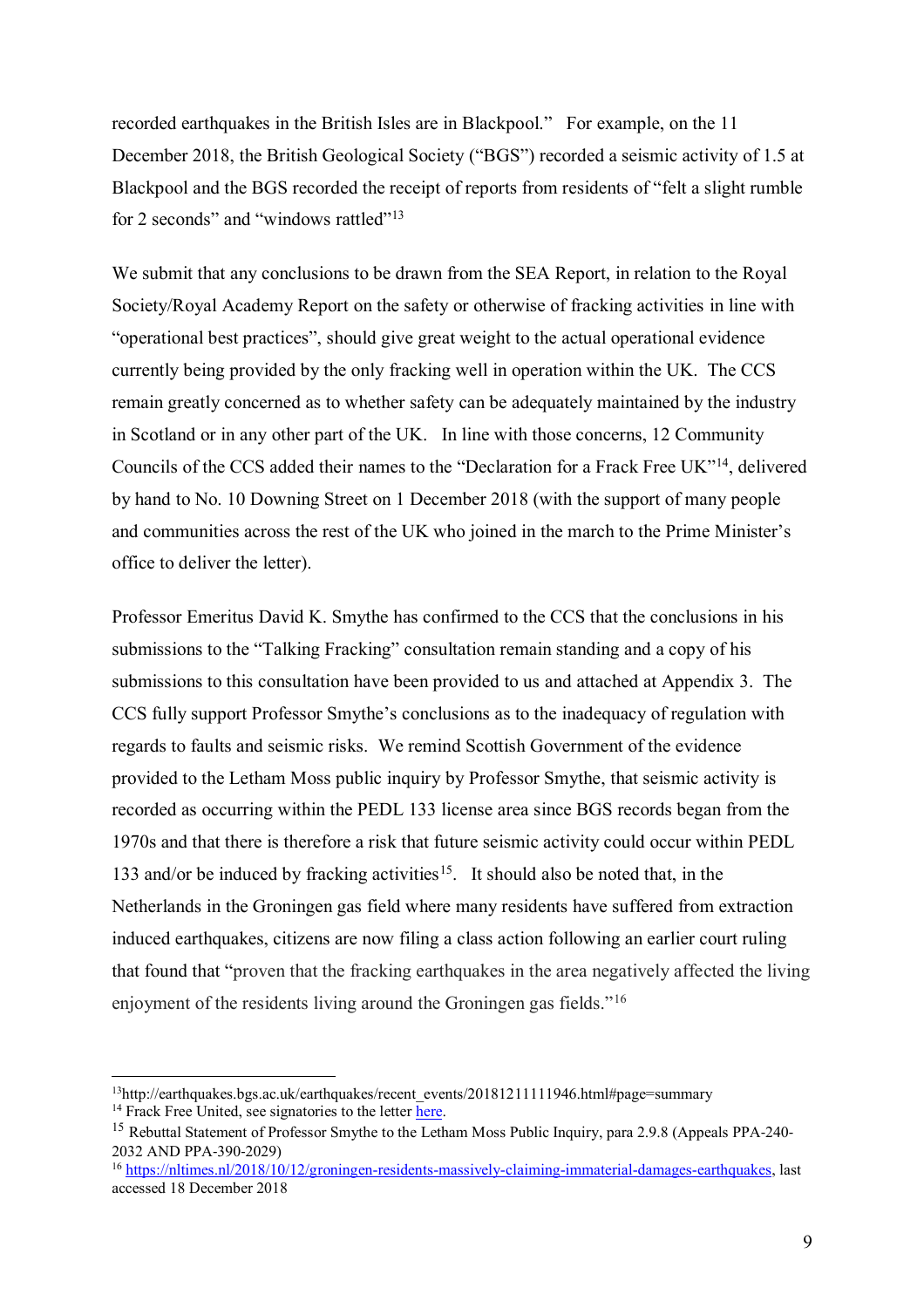#### Fracking operations & interaction with mining

Appendix 1 sets out the baseline context for environmental impacts, including "felt seismic activity". Reference is made to the British Geological Society Report "Understanding & Monitoring Induced Seismic Activity" (2016)<sup>17</sup> However, more recently in May 2018, Professor Emeritus Peter Styles (Keele University) has produced a report on the interaction of seismic events with pre-existing mines explaining, in essence, the greater likelihood of inducing seismic activities over the "red light" threshold where pre-existing mining has been carried out, as is the case in the study area for the SEA Report<sup>18</sup>. Consideration of this report for assessing an appropriate baseline data context for impacts of fracking on seismic activities does not seem to have been included.

#### **(3) Public Health Impacts**

CCS have been provided with a copy of Professor Andrew Watterson and Dr William Dinan's submissions to the SEA consultation and fully support their conclusions and recommendations (appended to these submissions as Appendix 1)

CCS have also been provided with pro-bono comments from Dr Ian Fairlie on request, who raises concerns around the lack of assessment of radioactive material in relation to UOG activities. CCS fully support his conclusions and recommendations with regards to the lack of information on radioactive materials associated with fracking and append his statement to these submissions as Appendix 2. For example, paragraph 5.14 & Table 4.1 of the SEA refers to "Air pollutants associated with unconventional oil and gas", but does not include any reference to NORM or radioactive gases that might be released into the atmosphere.

In line with Dr Fairlie's assertion that public health seems to have been given low priority in the SEA process, CCS submit that impacts on public health have not been adequately

<sup>&</sup>lt;sup>17</sup> available at this [link,](https://www2.gov.scot/Resource/0050/00509318.pdf) last accessed 18 December 2018.

<sup>&</sup>lt;sup>18</sup> "Fracking & Historic Coal Mining: Their Relationship & should they Coincide?" – Styles P. (2018) available at thi[s link](https://www.keele.ac.uk/media/keeleuniversity/facnatsci/schgge/news/2018/Fracking%20and%20Mining-%20Styles%202018.pdf) last accessed 18 December 2018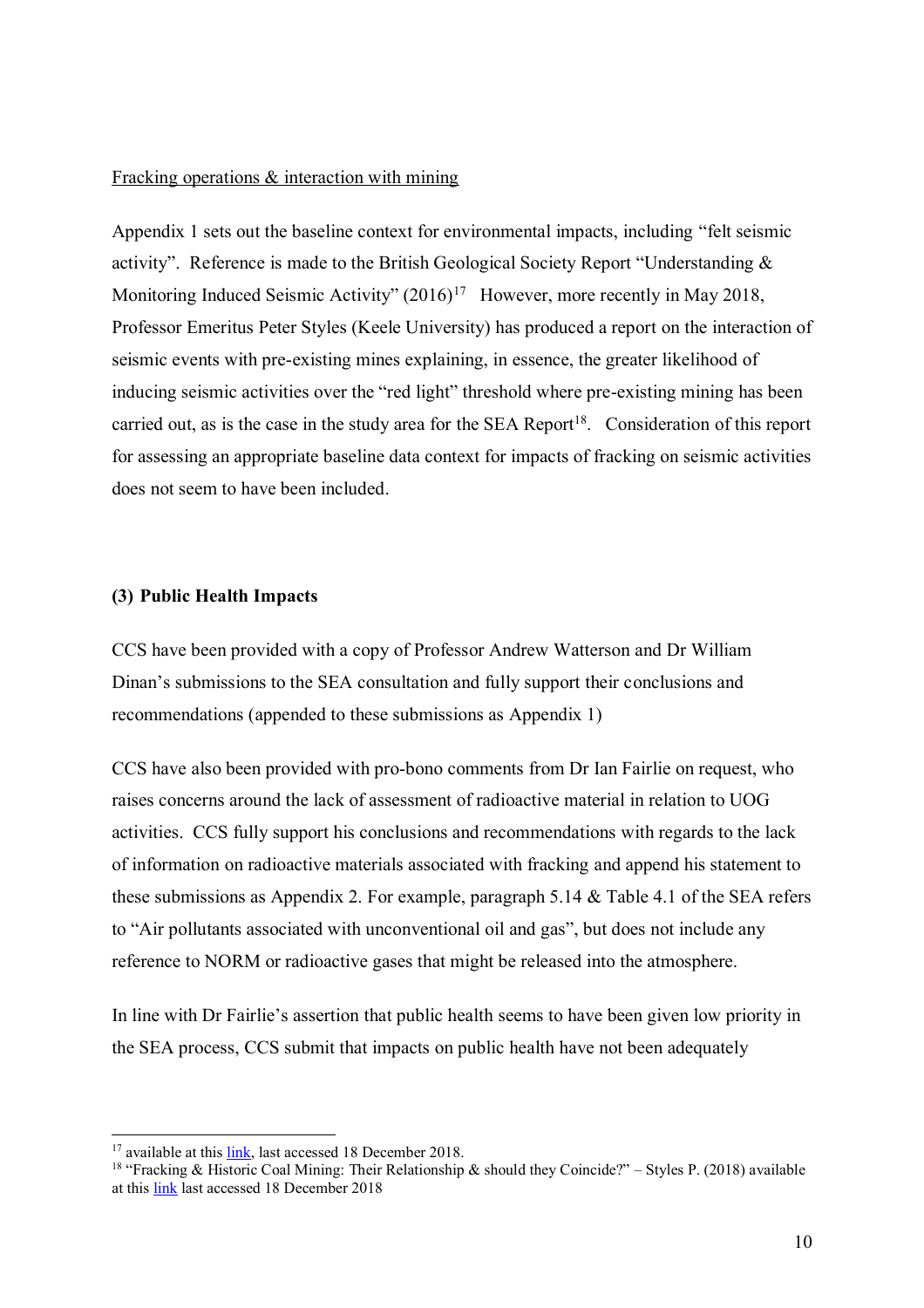assessed in the SEA. Goldstein et al 201319 note the lack of involvement of environmental public health officials in the assessment process in the USA and, without further information than what is publicly available, such expertise would seem to be also absent from this SEA process. LUC who prepared the SEA do not appear to have anyone with a public health expertise on their staff<sup>20</sup> who could make such an assessment.

Bharadwai and Goldstein  $2015^{21}$  report that more than 500 different fracking chemicals are known, some of which are endocrine disrupters and that shale gas also contains benzene, an agent associated with the development of leukemia yet there is no assessment of these environmental effects and risks.

CCS make the following additional submissions on public health, particularly mental health.

#### Mental Health

 $\overline{a}$ 

The SEA does not properly consider the impact of the threat, and the actual production, of unconventional gas extraction, including fracking on the mental health of communities and its disruption of their sense of place and social identity. "Mental health" is not mentioned in the SEA. In particular "human health" is one of the significant effects that has to be considered under paragraph 6 of Schedule 3 of the Environmental Assessment (Scotland) Act 2005. Human health includes mental health. Sangaramoorthy et al 2016 conclude that "Our findings indicate that fracking contributes to a disruption in residents' sense of place and social identity, generating widespread social stress." where stress is a mental health impact. The authors go on to say "that in order to have a more complete understanding of the health impacts of fracking, future work must consider the complex linkages between social disruption, environmental impacts, and health outcomes  $\dots$ ". Methuen et al<sup>22</sup> noted that farmers in coal bed methane extraction areas self reported levels of depression, anxiety and stress reactivity and that they exhibited clinically significant levels of psychological

```
20 See - https://landuse.co.uk/what-we-do/our-people/
```
<sup>19</sup> Goldstein, B. D., J. Kriesky, and B. Pavliakova. 2012. Missing from the table: Role of the environmental public health community in governmental advisory commissions related to Marcellus Shale drilling. Environmental Health Perspectives 120(4):483-486.

<sup>&</sup>lt;sup>21</sup> Bharadwai, L. and Goldstein, B.D., 2015. Shale gas development in Canada: What are the potential health effects? Canadian Medical Association Journal, 187(3), pp.E99-E100.

<sup>22</sup> Morgan, M.I., Hine, D.W., Bhullar, N., Dunstan, D.A. and Bartik, W., 2016. Fracked: Coal seam gas extraction and farmers' mental health. Journal of Environmental Psychology, 47, pp.22-32.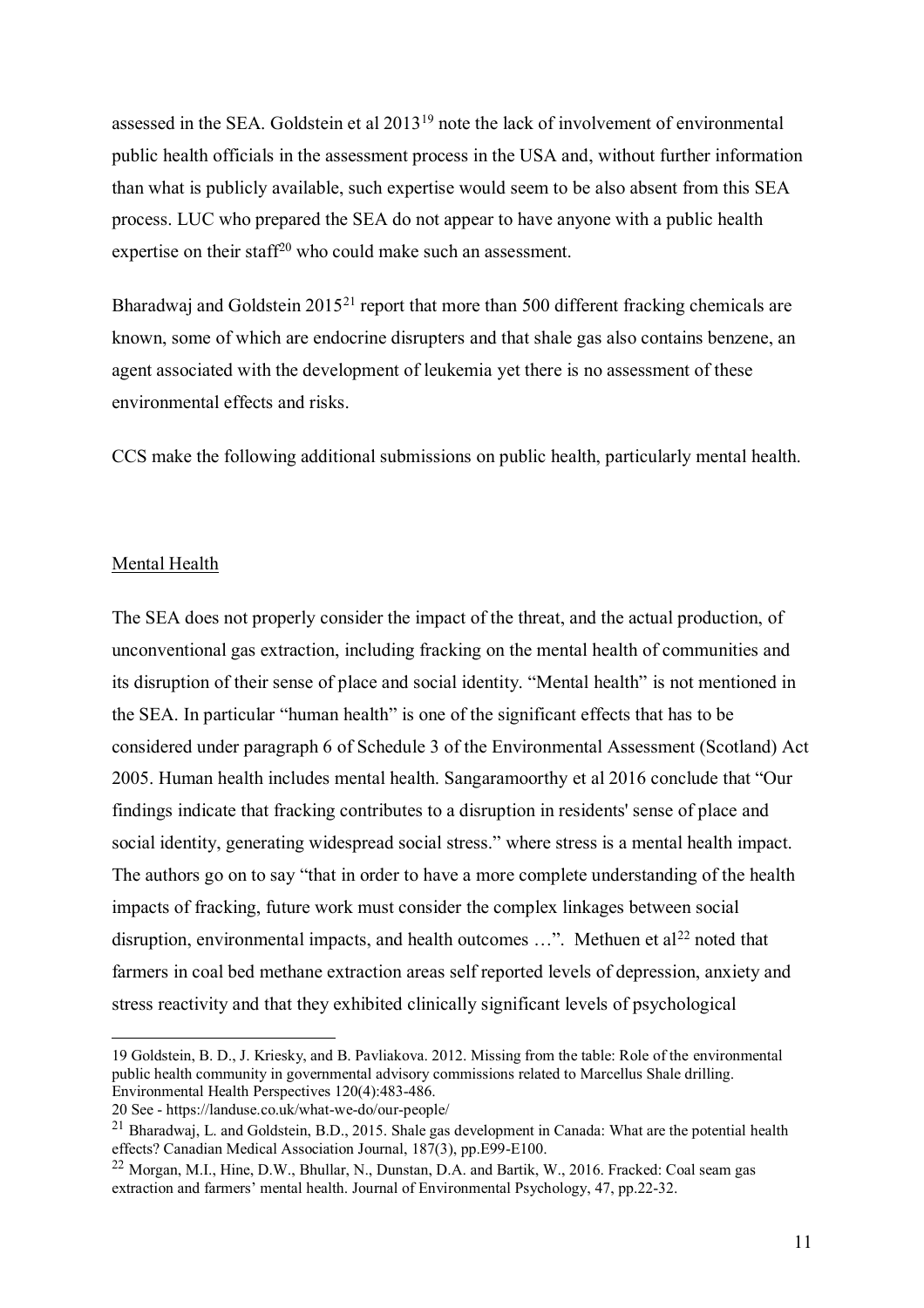morbidity. It is reasonable to assume there might be similar affects in the general community. These impacts have not been considered and assessed in the SEA.

Social impacts on communities and psychosocial stress in the longer term requires to be considered - Goldstein et al 2013 op. cit.

### **(4) Biodiversity, flora and fauna – (Animal and species health)**

Although biodiversity, flora and fauna is assessed in Section 9 of the SEA, it is noted that paragraph 9.1 does not identify animal and species health as an environmental effect that needs to be assessed. Just as human health is impacted, so can the health of animals and other species be affected. This might include the health of domestic animals in the food chain and so impact on human health. CCS contends that there should have been a proper assessment of potential effects on the health of animals and other species; see for example Bamber and Oswald 201423 where the authors discuss their "findings concerning the safety of unconventional oil and gas extraction from the perspectives of public health, veterinary medicine, and food safety."

**Q3: What are your views on the 'reasonable alternatives' outlined in the Environmental Report? Please provide any other 'reasonable alternatives' which you think should be considered.**

## Pilot Project Alternative

## *Public Health Impacts*

The assumed parameters for the 3 different location options for a hypothetical pilot project can be broadly categorized as "rural", "semi urban" and "urban fringe", as set out in more detail at Table 2.1 of the SEA Report.

 <sup>23</sup> Bamberger, M. and Oswald, R.E., 2014. Unconventional oil and gas extraction and animal health. Environmental Science: Processes & Impacts, 16(8), pp.1860-1865; and see Bamberger M, Oswald RE. Long-term impacts of unconventional drilling operations on human and animal health. Journal of Environmental Science and Health, Part A. 2015 Apr 16;50(5):447-59.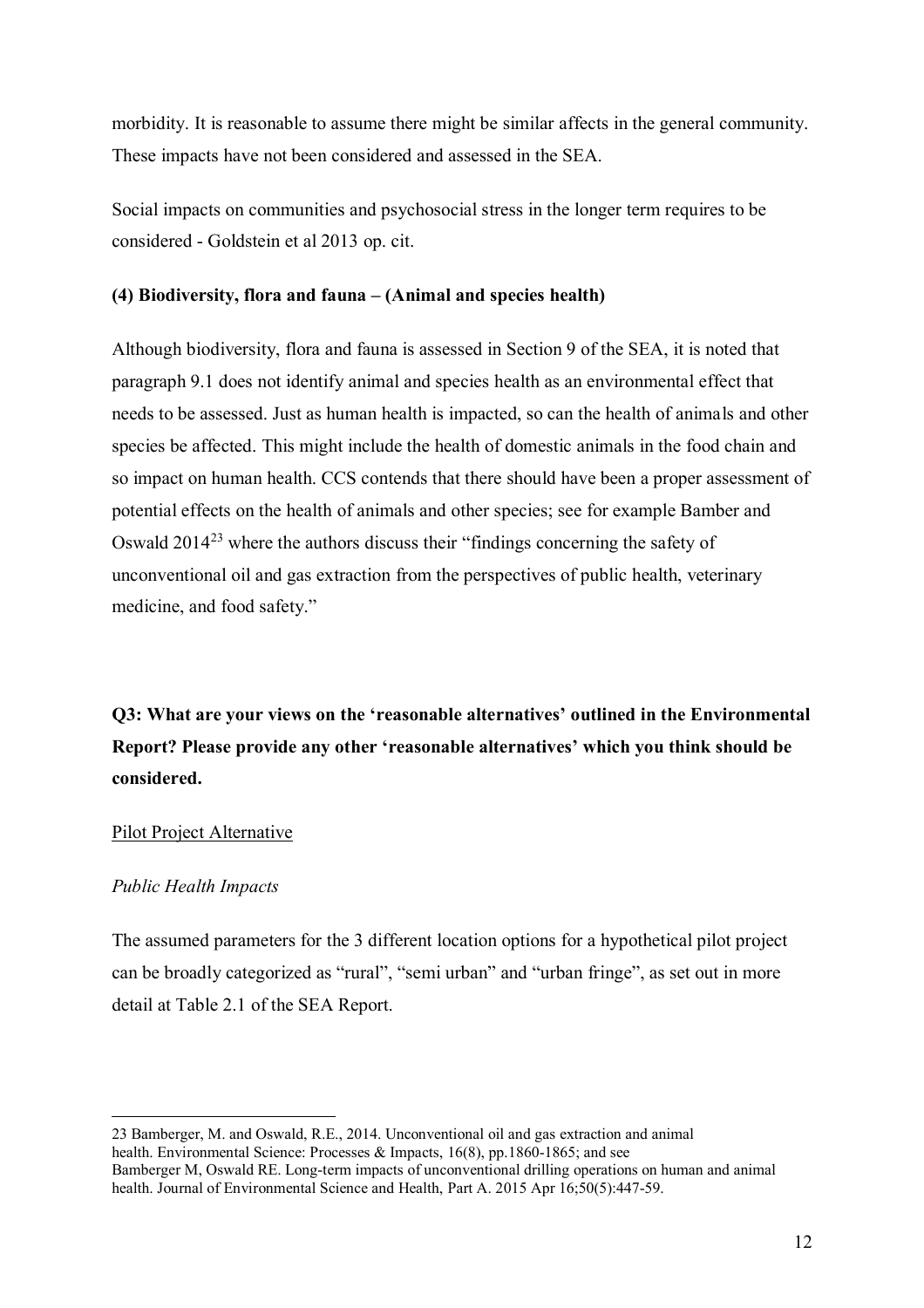The CCS consider the risks of any pilot to far outweigh any perceived benefits from such a pilot and do not therefore consider a pilot project a reasonable alternative. The CCS fully support Dr Watterson's conclusions in relation to the risks of a pilot project in relation to public health outweighing any perceived benefit. A relevant extract of his evidence is copied below:

"Evidence indicates there is little case that can made from a public health perspective for pilot wells. This is due to the fact that the harms associated with unconventional oil  $\&$  gas extraction are often associated with cumulative exposures not just to individual substances involved in fracking and CBM but also to their combined effects over time. Our understanding of the pilot option is that its proposed scale and intensity would not yield any information useful for a public health assessment of the technology."

Should Scottish Government find differently in its conclusions, the CCS consider that the SEA Report is inadequate in differentiating sufficiently between the risks as between the 3 different categories/types of settlement. The SEA Report provides only one assessment for each environmental topic area covering all 3 types of settlement (rural, semi-rural, urban fringe), whereas the distinction between each type of settlement is sufficiently distinct to warrant assessment separately.

The CCS are particularly concerned that no pilot should be considered in relation to the 2 CBM planning applications at Letham Moss, currently the subject of Planning Appeals PPA-240-2032 and PPA-390-2029 (a decision on which has been sisted pending the finalising of Planning Policy in relation to Scottish Government's preferred position on UOG). Detailed evidence was led at this planning inquiry on *inter alia* regulation issues, geological risks, impact on biodiversity, health and radiation risks.

The CCS ask that confirmation of the Scottish Government's position on this issue be set out in the final Policy Statement.

#### *Traffic Impacts*

At para 12.27 of the SEA Report, it states that "the development of a pilot project is assumed to involve the development of a single pad and an unknown number of wells. The location of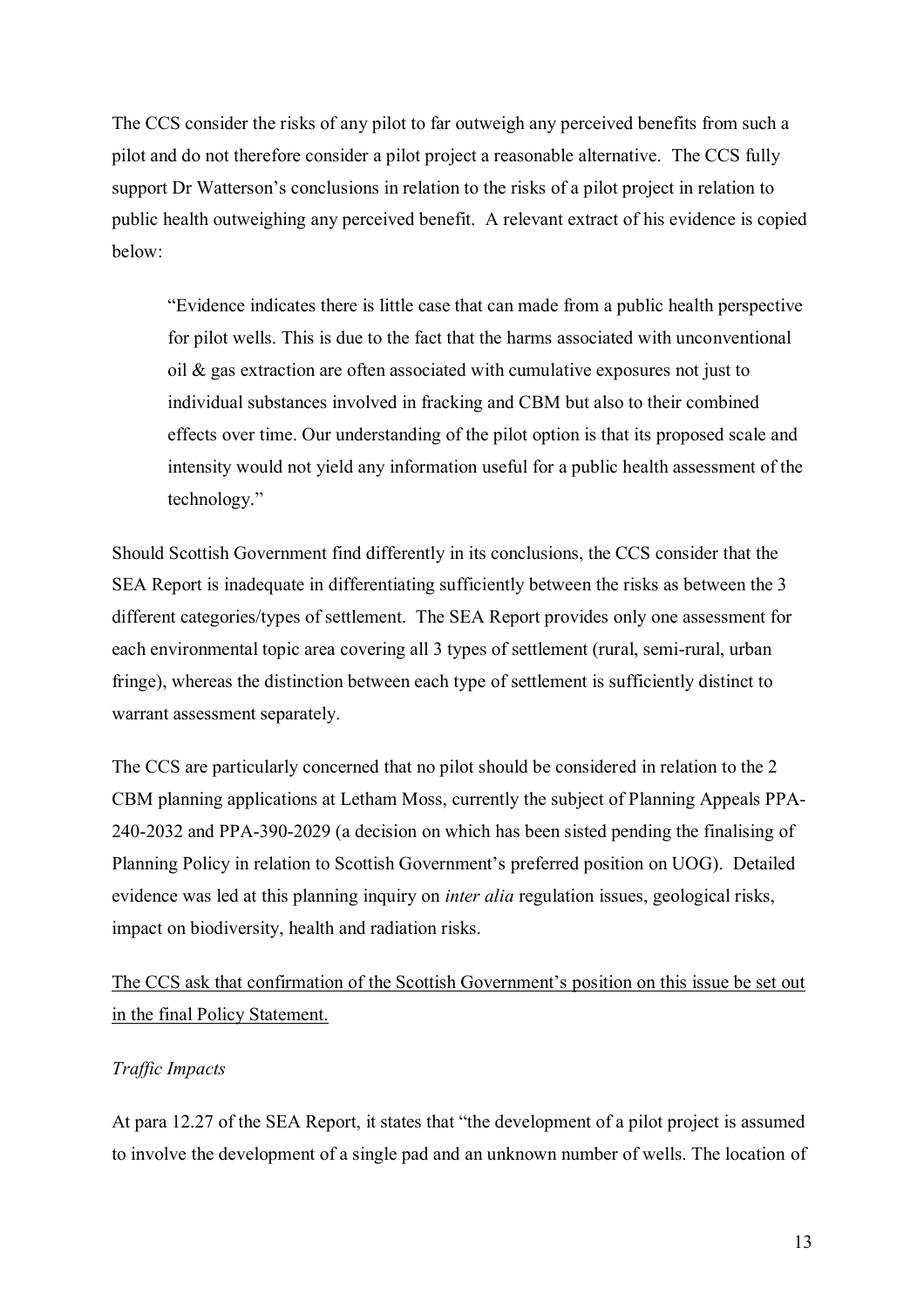a pilot is unknown, however the development of any of the three theoretical pilot locations on infrastructure is judged to be negligible."

From paragraph 12.9, it seems that the evidence for this conclusion is partly drawn from existing control mechanisms such as transport assessments which assess impacts on the trunk road network. However, as became clear during the Letham Moss Inquiry in 2014, significant traffic impacts on residents and communities were less related to impacts on the trunk road network, but the proportional increase in articulated lorries on the rural road network some of which were National Cycle Routes or used for national cycle events. It is not clear from the SEA Report whether, in relation to the conclusions on impacts for a Pilot Project, impacts on the ability of residents to safely access rural road networks was taken into account when assessing the effect on infrastructure as "negligible".

### *Significantly Negative Impacts*

In relation to a pilot project within the parameters of any of the 3 options, the SEA Report has assessed "significant negative" impacts on (1) direct water pollution and (2) physical health and safety (but no assessment on mental health as above). The nature of these risks are such that, whatever its conclusions in relation to any perceived benefits to a Pilot Project, the final policy position can only conclude that a pilot is not a reasonable alternative to the preferred policy position.

#### Other reasonable alternatives

A legislative ban is a reasonable alternative to a policy ban as it has different impacts, particularly in relation to reducing the risk factor of a future government overturning a policy ban.

Subject to newly devolved powers over onshore oil and gas licensing being sufficient for Scottish Government to have the relevant functions over energy, the additional benefit of a legislative ban over a policy ban should have been assessed as part of the SEA process, in order to provide Scottish Government with a wider range of options in relation to its preferred position.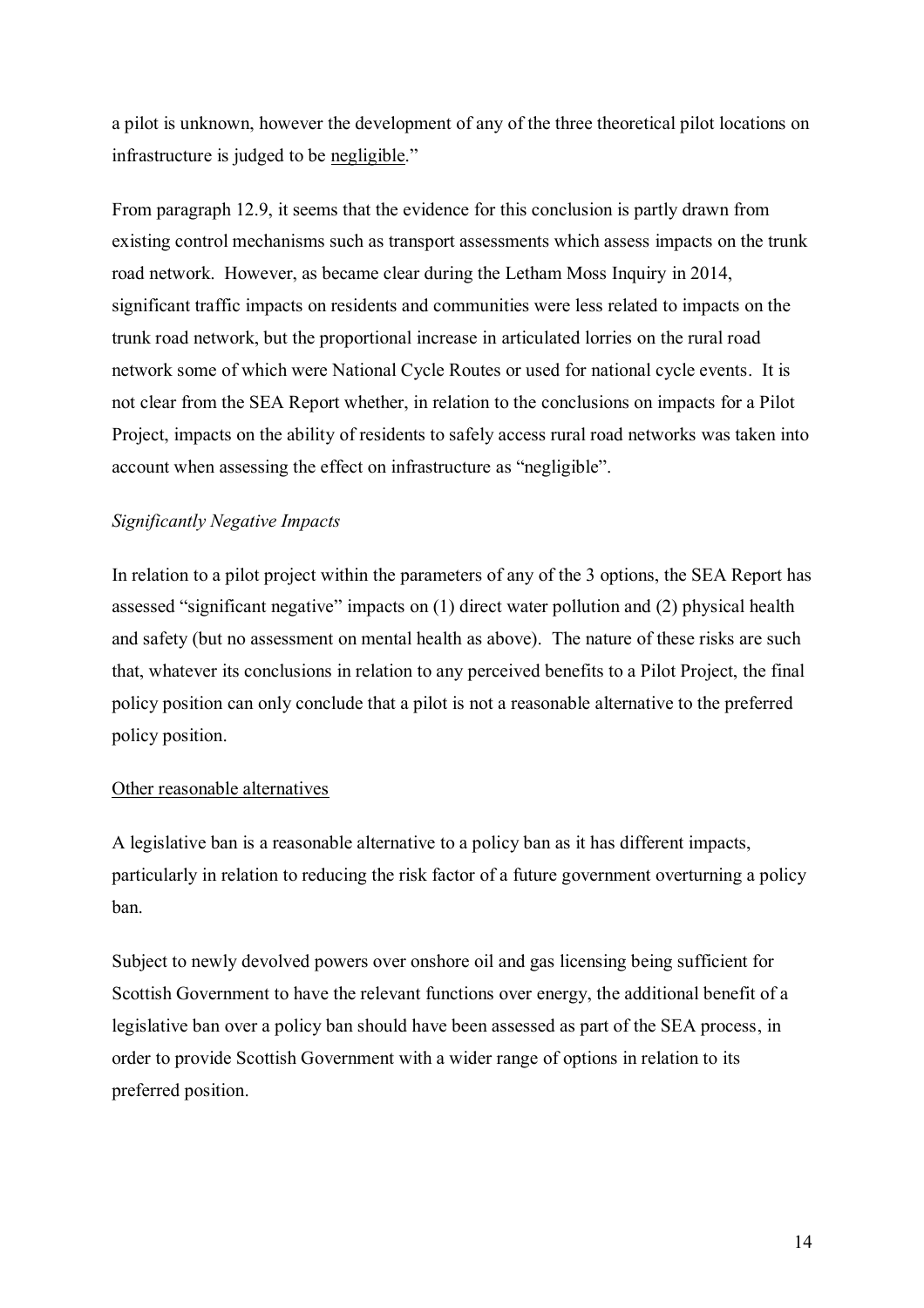# **Q4: What are your views on the findings of the SEA and the proposals for mitigation and monitoring of the environmental effects set out in the Environmental Report?**

Falkirk Communities have been under threat and living with uncertainty for over 6 years, since the Dart Energy Application for the first commercial production of unconventional gas in the UK (Coal Bed Methane) was made to Falkirk Council back in August 2012. It has been 4 years since the Public Inquiry.

Community Councils were first effectively alerted to the significant risks to the environment and the health and safety of Scottish citizens as a consequence of CBM and other UOG operations (as opposed to being merely procedurally notified) by the activities of an alliance of residents following the CBM planning applications at Letham Moss in Falkirk in 2012. That alliance was called "Concerned Communities of Falkirk" ("CCoF"). Since then, Community Councils have stepped up to their responsibilities to make governmental bodies aware of the needs of their citizens and communities. The CCS and many other Community Councils at risk of being impacted by PEDL licenses took part in the "Talking Fracking" consultation.

The time and effort required by residents of CCoF to bring to public attention the risks involved of UOG through the CBM public inquiry in 2014 (on behalf of a number of Community Councils which joined CCoF in supporting its Community Charter which formed part of its submissions) is to be applauded, as it was substantially due to those residents' collective efforts which led to the decision for that inquiry being recalled to Scottish Ministers in October 2014; and it was soon after that (in January 2015) that the moratorium on UOG was issued leading to the further rounds of evidence that led to the Scottish Minister's Preferred Policy Position, now subject to the outcome of this SEA and partial BRIA. Therefore, the views of the CCS are that the efforts of its combined citizens has been vindicated through the findings of the SEA. However, the CCS re-iterate the point at the beginning of these submissions, of the unfairness in the lack of public funding for making these important public interest interventions.

The CCS would request that the preferred policy position be settled as soon as practicable, so that the sisted Planning Appeals PPA-240-2032 and PPA-390-2029 related to coalbed methane development at Letham Moss can be re-opened and finally determined in accordance with a settled policy position of no support and refused, as can be the only logical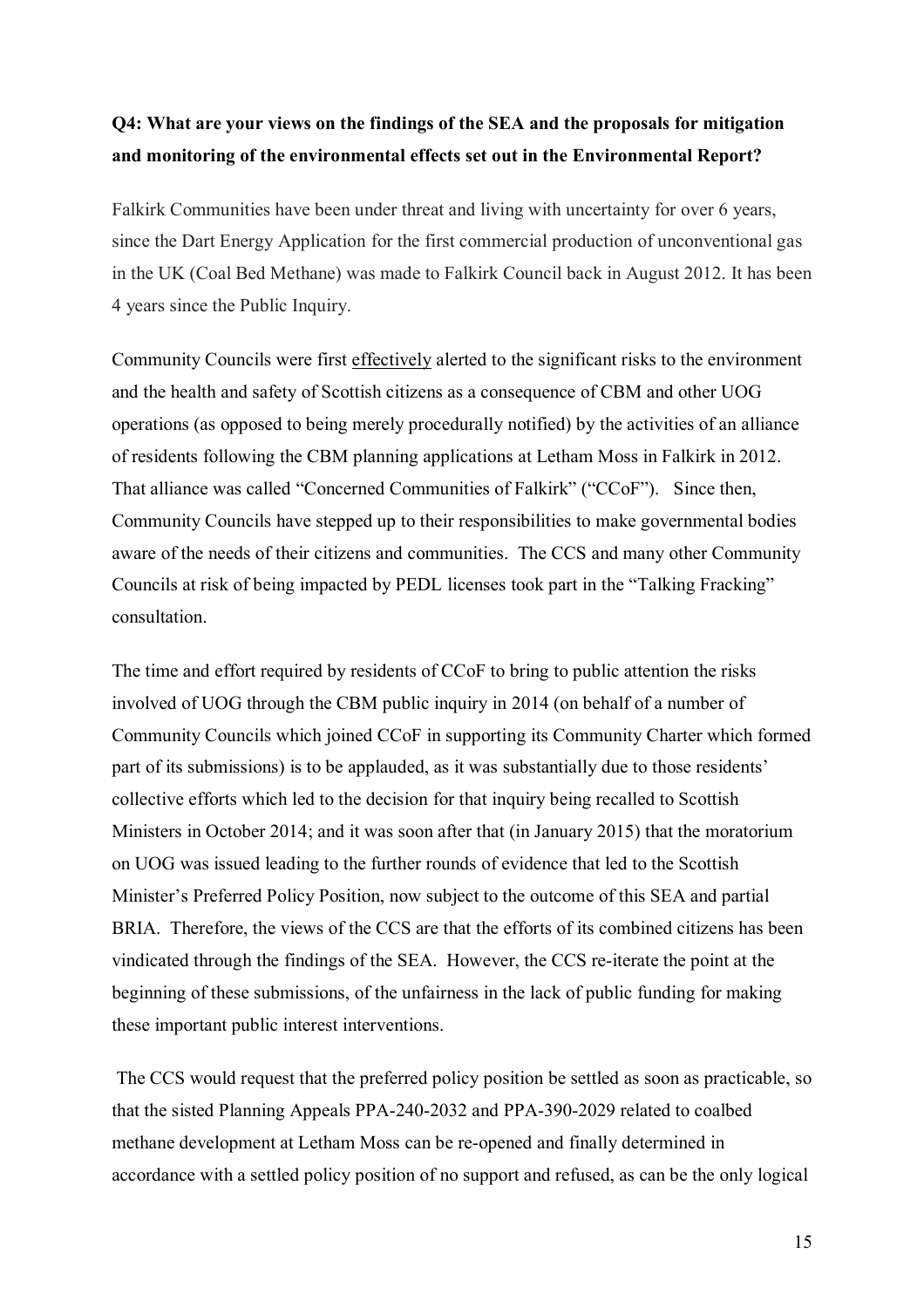conclusion following the findings of the SEA. Those residents of CCoF and relevant Community Councils can then, after more than 6 years of "psycho-social stress"<sup>24</sup> through living with uncertainty since first raising concerns in 2012, finally put to rest the uncertainty over their lives and communities.

**Q5: Do you have any views on the proposals contained within the Scottish Government's preferred policy position statement? There is no need to restate views already expressed in relation to the Talking "Fracking" public consultation as these have been, and will continue to be, taken into account as we move towards finalising the Scottish Government's policy position.**

CCS applaud the Scottish Government's approach to listening to the concerns of its citizens, particularly those in the densely populated areas within PEDL license areas.

The CCS would be grateful if, in the section entitled "The Scottish Government's Evidenceled Approach to Unconventional Oil and Gas" whereby the history of events since the establishment of an Independent Expert Scientific Panel in 2013 is set out, any causal link with the recall of the public inquiry at Letham Moss to Scottish Ministers be set out in Scottish Government's Final Position Statement.

In the Statement on the Preferred Policy Position in relation to the newly devolved powers on UOG Licensing, it states that "Scottish Ministers would discharge our newly devolved licensing powers in line with that adopted policy position i.e. of not supporting the development of unconventional oil and gas in Scotland." We request, for the sake of certainty for communities and residents, that the final adopted Position Statement makes clear its timelines leading to the discharge of such powers and, for the sake of clarity, what "discharge of powers" means – i.e. the revoking of the licenses or something else.

In a letter dated 6 July 2018 from Ms Johann MacDougall on behalf of the Minister for Energy, it was confirmed that the PEDL 162 license has been extended for 1 year from July 2018 under the assumption that a finalised policy position would be reached prior to the expiry of that period, to enable a clear determination to be made by Scottish Government

 <sup>24</sup> See Sangaramoorthy *op.cit*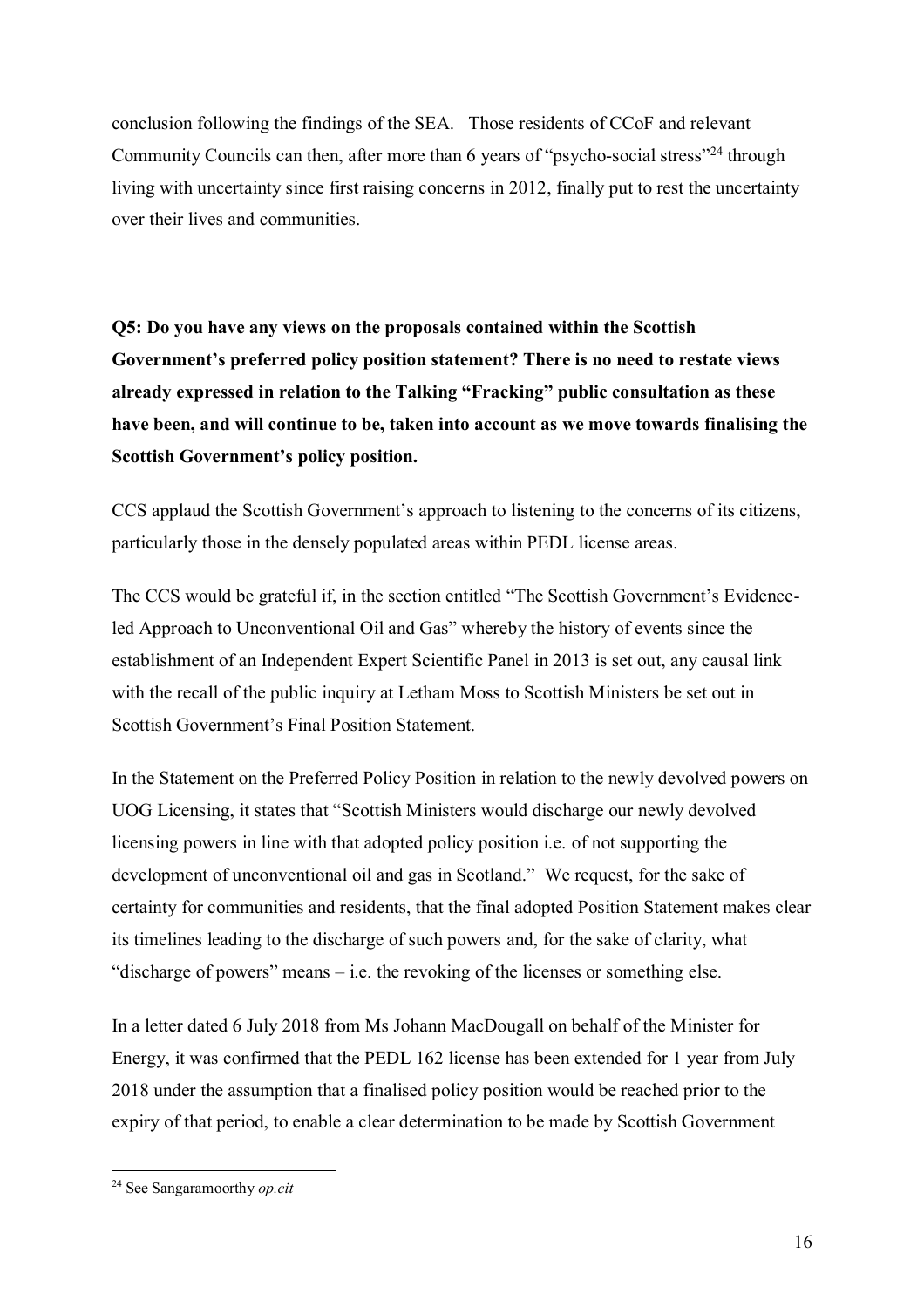when it next had a responsibility to consider whether or not to terminate PEDL 162. We would ask that this reasoning be included in the final adopted policy statement for the benefit of residents and communities.

Finally, subject to powers being sufficiently devolved to enable such action, we add our support to Friends of the Earth (Scotland) and their request that Scottish Government legislate to ban UOG, on the basis that the policy approach outlined in the PPP could be overturned by a future Scottish Government, which is a situation that few residents of the CCS could stomach after all the collective effort it has taken to reach this position of safety now so close to hand.

## **Q6: What are your views on the opportunities and challenges that each of the 3 options set out in the partial BRIA could have for businesses?**

The Partial BRIA states "should a current licence holder conclude they wish to surrender their licence, the licence holder will be liable for the decommissioning and aftercare costs in relation to the work which has been undertaken and the infrastructure installed."

The CCS would like to be certain that such decommissioning and after care costs would fall to the license holder not only where the license is surrendered but also in cases where it expires of itself and, in both cases, that Scottish Government has sufficient powers of enforcement for such decommissioning should the license holder not carry out its duties.

## **END**

#### **Sir Crispin Agnew QC, Westwater Advocates**

**Mothiur Rahman, New Economy Law, Solicitor (non-practising)**

**28 December 2018**